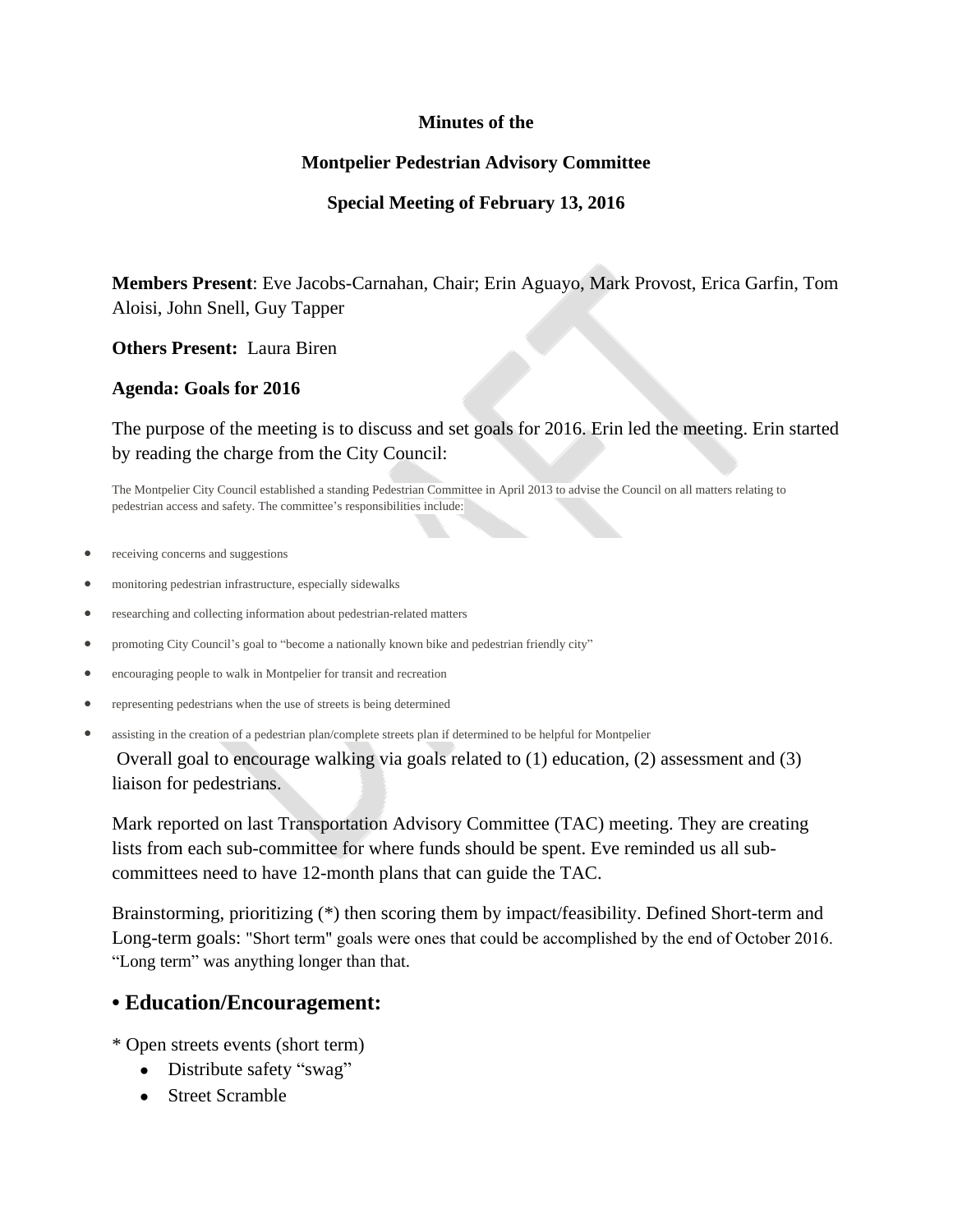\* Liaise and collaborate with groups (schools, service groups, MSAC, accessibility committee) (short term, ongoing)

\* Nighttime safety (short term, Fall)

\* We Walk Week (long term)

- \* Complete Walk Friendly application (long term)
- \* Encourage public input (long term)
	- \* Request Tracker (short term)
- Educational webinars for community/city staff
- Creating walking maps
- Organize walks and walking groups
- Soliciting ideas for walks
- Complete Streets plan
- Complete all sidewalks

Signage

Event outreach

Improve infrastructure, landscaping, water bottle fill stations, crosswalk lighting

# **• Liaison within City structure (not project focused)**

- \* Advise City Council as needed
- *\* Annual* report to City Council
- \* Keep our Council representative (Jessica Edgerly-Walsh) in the loop
- Work with DPW

Pavement marking

- \* Goals for using Alt. Transportation Fund
- Working with TAC
- Continue to check in with Montpelier in Motion on a quarterly basis